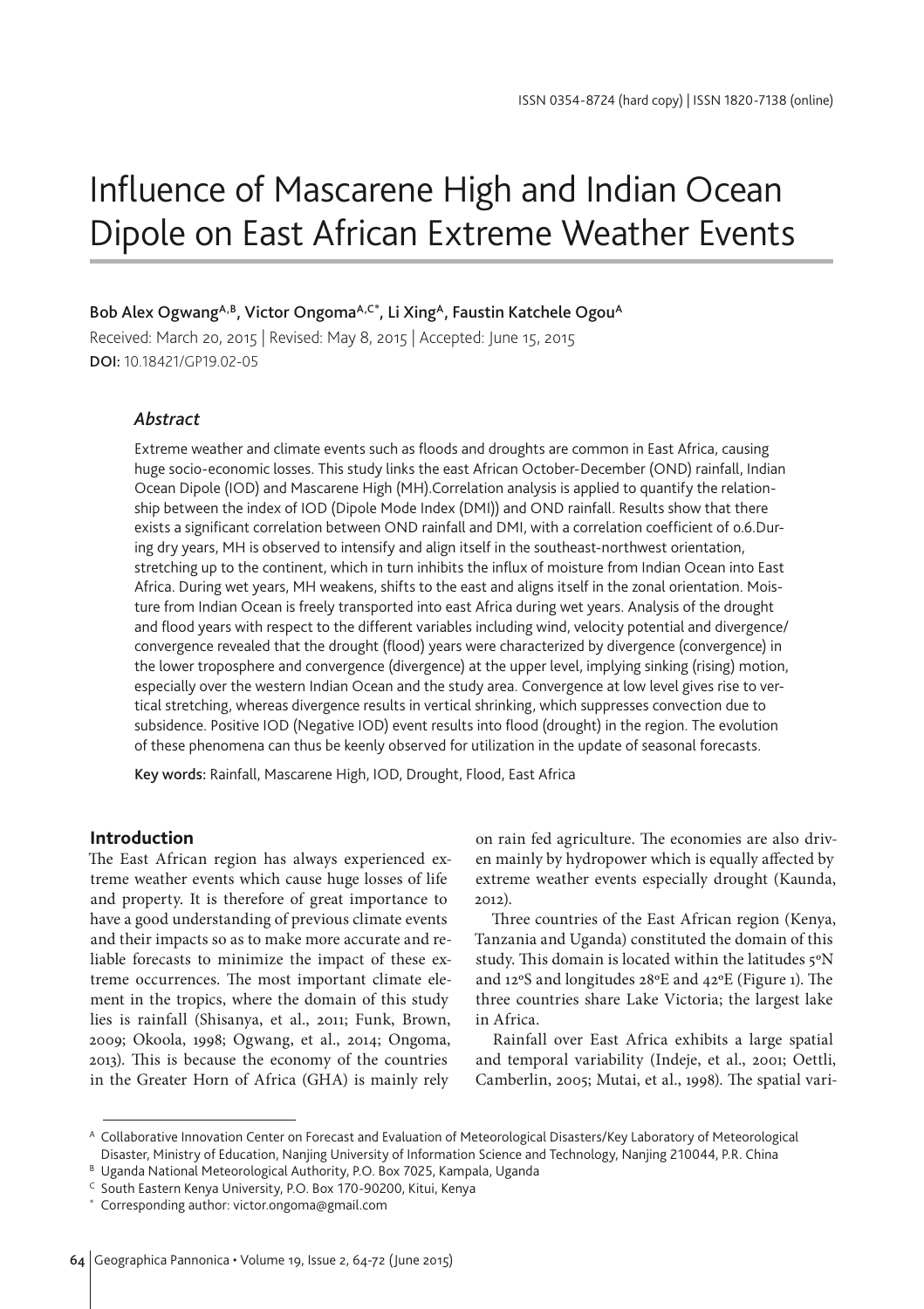

**Figure 1.** Map of East Africa

ation has been attributed to the existence of large scale systems and local systems such as inland water bodies which include Lake Victoria, Tanganyika and Kyoga, among others and a complex topography. The two main rainfall regimes experienced in the region are March-May (MAM) season; 'long rains' and October-December (OND); 'short rains' (Camberlin, Okoola, 2003; Owiti, Zhu, 2012; Okoola, 1996; Yang, et al., 2015). The two rain seasons coincide with the passage of the Inter Tropical Convergence Zone (ITCZ) over equator that lags behind the overhead sun by about a month, while the wet seasons are separated by two dry spells from June to August and January to February (Okoola, 1996; Mutemi, 2003). However, the annual cycle of rainfall in the southern parts of Tanzania becomes more unimodal with an austral summer maximum in southernmost areas (Ogallo, 1988). This is largely associated with the southern migration of the ITCZ across the western Indian Ocean into that region.

Many studies (e.g. Mutemi, 2003; Ogallo, 1988; Smith, Semazzi, 2014; Lyon, 2014; Bowden, Semazzi 2007; Shreck, Semazzi, 2004; Ropelewski, Halpert, 1987; Nicholson, 1996; Indeje, et al., 2000; Black, et al., 2013) have investigated and linked rainfall over east Africa with El Niño-Southern Oscillation (ENSO). Mutemi (2003) for instance observed a strong relationship between rainfall over east Africa and evolutionary phases of ENSO. The results showed that ENSO plays a significant role in determining the monthly and seasonal rainfall patterns in the East African region. In general, it is argued that floods are likely to occur in the region during El-Niño events and

droughts tend to occur during La Nina events. Behera et al. (2005) noted that the Indian Ocean Dipole (IOD) has an overwhelming influence on the East African short rains (October to December) as compared to that of the ENSO. The IOD has two phases; positive and negative phases; the positive (negative) phase is associated with flood (drought) events in the region (Muhati, et al., 2007; Saji, et al., 1999).

The weather over East Africa is also influenced by the four high pressure systems: Mascarene, St. Hellena, Azores and Arabian Ridge (Manatsa, et al. 2014; Sun, et al., 1999). The weather systems have been widely used in short to extended - range forecasting (Sun, et al., 1999). However, the influence of these systems on seasonal and annual rainfall over East Africa has not been intensively investigated. A recent study by Manatsa et al. (2014) on impact of Mascarene High (MH) variability on the East African 'short rains' established that droughts in East Africa are associated with a westward migration of the MH eastern ridge. However, the study pointed out that the relationship between MH and flood events and their link to an eastward migration of the MH is unclear.

The intensity of the ITCZ has a significant effect on the rainfall received in a given locality; it thus plays ITCZ plays a crucial part in the rainfall variability over East Africa (Black et al., 2003). This is a subject that has been ignored in many studies. According to Anyamba, Ogallo (1985), the position, and weakening and strengthening of ITCZ is to some extent influenced by the strength of southeasterly trade winds associated with the MH variability. The intensity of the south east (SE) trade winds thus provides a reasonable explanation to development of drought and floods in East Africa. The MH has great influence on the position of the meridional arm of the ITCZ, which is the main influence of rainfall seasonality over East Africa. According to Sun et al. (1999), the weakening of MH lead to the eastward shift of the meridional arms of the ITCZ, which is associated with wet years.

The primary motivation for undertaking this study is to investigate the effect of Mascarene High on of East Africa rainfall during the recent decades when the global warming signal has been rapidly intensifying. In order to understand the circulation patterns/ mechanisms, this study investigates the circulation patterns associated with wet (flood) and dry (drought) events, in regard to the linkage between wind anomalies over Indian Ocean and IOD events, and the influence of Mascarene high with respect to wet and dry events of rainfall over the region. The outcome of this research will help in improving the accuracy and timeliness of the weather forecast in the region, this is key for socio-economic development.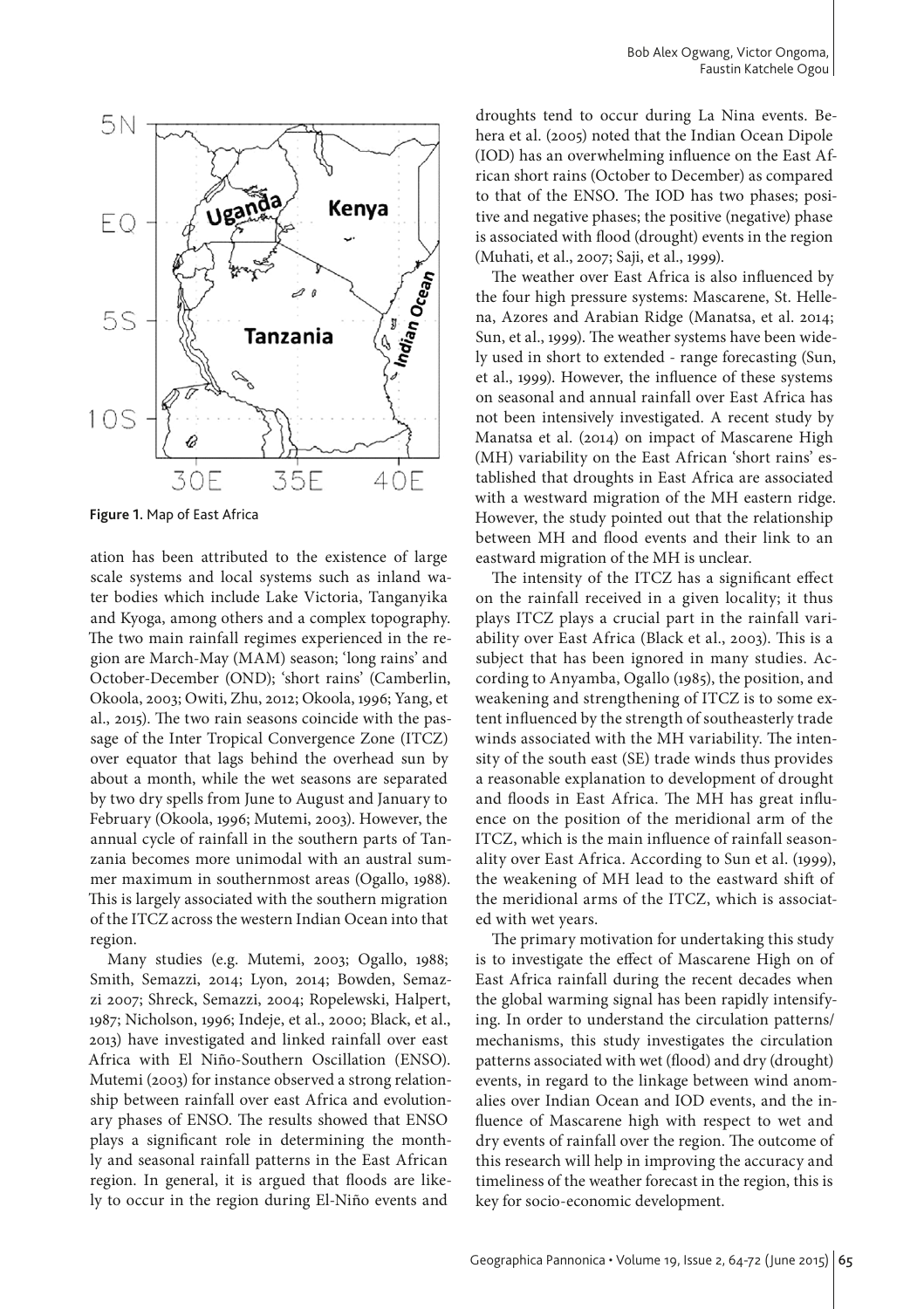# **Data and methods**

#### **Data**

The availability of long-time climate data over east Africa, like the rest of Africa continues to experience some difficulties (Camberlin, Philippon, 2002). More so, the available data are also riddled with numerous gaps in both space and time (Shreck, Semazzi, 2004). These limitations in the quantity and quality of in situ observations impose substantial constraints on diagnostic studies of the regional climate (rainfall) variability (Owiti, Zhu, 2012). Proxy rainfall datasets have therefore been used in the region in studies where spatial resolution and study period are of importance.

In this study, the precipitation (rainfall) dataset (1950 - 2010) used is the Global Precipitation Climatology Centre (GPCC) monthly precipitation dataset provided from 1901-present. It is calculated from the global station data (Schneider et al., 2013). GPCC Precipitation data is provided by the NOAA/OAR/ESRL PSD, Boulder, Colorado, USA, from their Web site at http://www.esrl.noaa.gov/psd/ .

The SST data (1950 - 2010) used is the Extended Reconstructed Sea Surface Temperature (ERSST) version3b from the National Oceanic and Atmospheric Administration/National Climatic Data Center (Smith et al., 2008), available in their website at http:// iridl.ldeo.columbia.edu/SOURCES/.NOAA/.NCDC/. ERSST/.version3b/.sst/.

Reanalysis fields from the National Center for Environmental Prediction/National Center for Atmospheric Research (NCEP/NCAR) (Kalnay et al., 1996), including zonal and meridional wind and geopotential height, with a horizontal resolution of  $2.5^\circ \times 2.5^\circ$ were also used.

The Dipole Mode Index (DMI) is an index used to quantify Indian Ocean Dipole (IOD) is used in this study, it has by been used by a number of studies (e.g. Behera et al., 2005; Muhati et al., 2007; Saji et al., 1999). The intensity of the IOD is given by anomalous SST gradient between the western equatorial Indian Ocean (50°E-70°E and 10°S-10°N) and the south eastern equatorial Indian Ocean (90°E-110°E and 10°S-0°N). When the DMI is positive, the phenomenon is known as the positive IOD event and when it is negative, it is referred to as negative IOD event. The DMI used in this study is the seasonal average from June till November for the period 1958 to 2006, normalized by the standard deviation of the DMI (available online at http://www.jamstec.go.jp/frcgc/research/d1/ iod/HTML/Dipole%20Mode%20Index.html).

#### **Methods**

Composite analysis involves identifying and averaging one or more categories of fields of a variable selected according to their association with key conditions. Results of the composites are then used to generate hypotheses for patterns which may be associated with the individual scenarios (Folland, 1983). In this study, the key conditions for the composite analysis are wet/ flood and dry/drought events, where the composites for wet and dry years were separately done, especially for wind, geopotential height, velocity potential/divergence, and SST. This is mainly to detect the circulation anomalies associated with wet/dry events. A number of authors have used composite methods in their analyses over the east African region (Okoola, 1999; Ininda, 1995; Ogwang, et al., 2012).

Simple Correlation analysis reveals simple relationship between pairs of variables (Wilks, 2006). In this study, correlation analysis is aimed at quantifying/displaying the relationship between DMI and OND rainfall over east Africa. Schreck, Semazzi (2004) found that the second most significant OND regional precipitation EOF mode was significant over this region. The mode is characterized by decadal variability and a dipole rainfall loading pattern.

#### **Results and discussion**

Figure 2 presents interannual variability of OND spatially-averaged rainfall anomalies (rainfall index (RF)); and DMI for 1958 - 2006. The amplitude of variability of RF is generally higher than DMI over the study period. The years 1951, 1961, 1982, 1997, and 2006 were identified as wet years while 1998 and 2005 were considered dry years (Figure 2). The identification of dry and wet years was based on the interannual standardized rainfall anomaly; +1 and –1 for wet and dry years respectively. The categorization of above and below normal years employed herein is similar to the approach used by Zhi (2001) and Tan et al. (2014). The years 1997 and 2005 are the most pronounced years as the wet and dry years respectively in the recent past.

DMI generally exhibits a significant positive correlation with both the rainfall index (RF) and the spatial rainfall over east Africa (Figure 7).

Analysis of the geopotential height at 850 hpa to depict the behavior of Mascarene subtropical High (Mascarene High), where 1530 gpm contour is chosen and its behavior examined during wet and dry years. Results show that during dry years (Figure 3b), Mascarene High intensifies and aligns itself in the southeast - northwest orientation, stretching up to the continent (reaching about 30°E, with the center around 70°E, 30°S, at 1560 gpm), which in turn inhibits the influx of moisture from Indian Ocean into east Africa by influencing the air flow. During wet years (Figure 3a), Mascarene High weakens (withdraws up to about 45°E, with the center around 80°E, 25°S at 1550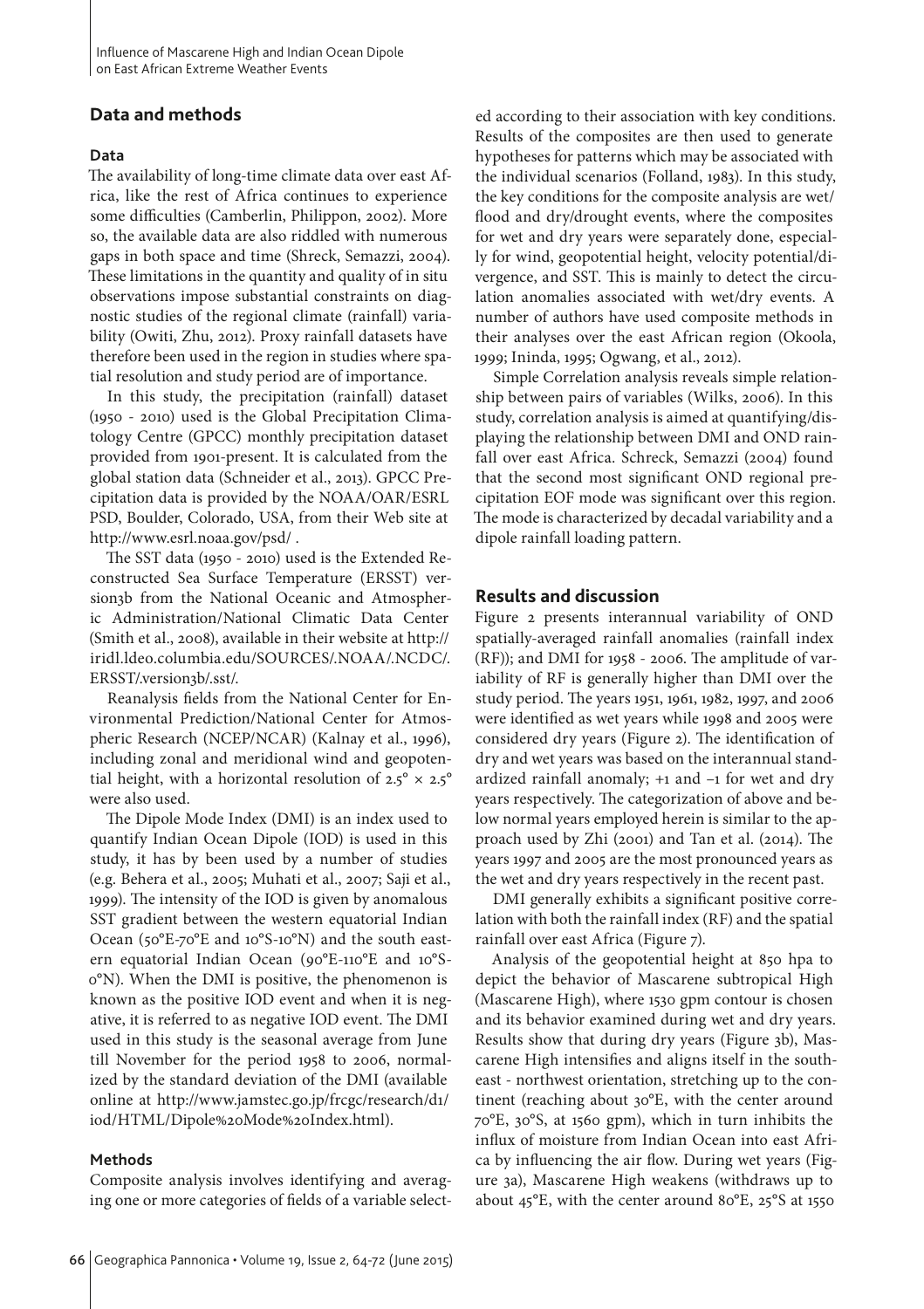

**Figure 2.** Inter-annual variability of the east African OND rainfall index (RF) for the period 1950- 2010 (based on GPCC data), and DMI (1958-2006). Datasets are standardized using their respective

gpm) and aligns itself in the zonal orientation. Moisture from Indian Ocean is freely transported (by easterly winds) into East Africa during wet years.

Figure 4 shows composite mean anomaly of velocity potential and divergent/convergent winds in the lower (850 hpa) and upper (200 hpa) levels over east Africa and western Indian Ocean during wet and dry years. During wet years, there is convergence at low levels and divergence at the upper levels (Figure 4a, c). The contrary is observed in the dry years, where convergence occurs in the upper level and divergence in the lower level (Figure 4b, d). Convergence at low level gives rise to vertical stretching, whereas divergence results in vertical shrinking, which suppresses convection due to subsidence (Barry, Chorley, 2003).

In order to understand the prevailing circulation patterns and SST anomaly over the Indian Ocean during IOD events, the wind (superimposed on SST) patterns at 1000 hpa is examined. The climatology of OND winds along equator (between longitudes 60°E – 100°E, dotted line) over Indian Ocean is characterized by westerly flow. This flow is noted to be reversed during positive IOD events (Figure 5c). During dry years (Figure 5b), the westerly flow in the central equatorial Indian Ocean is enhanced towards the maritime continent (between longitudes 80°E and 100°E). During a positive IOD event, there exists an anomalous warm pool over



**Figure 3.** Composite mean geopotential height at 850 hpa depicting Mascarene High during (a) wet years (1951, 1961, 1982, 1997, and 2006) (b) dry years (1998 and 2005). Climatology of 1530 gpm (red) and its behavior during drought and flood events are shown with dotted-black lines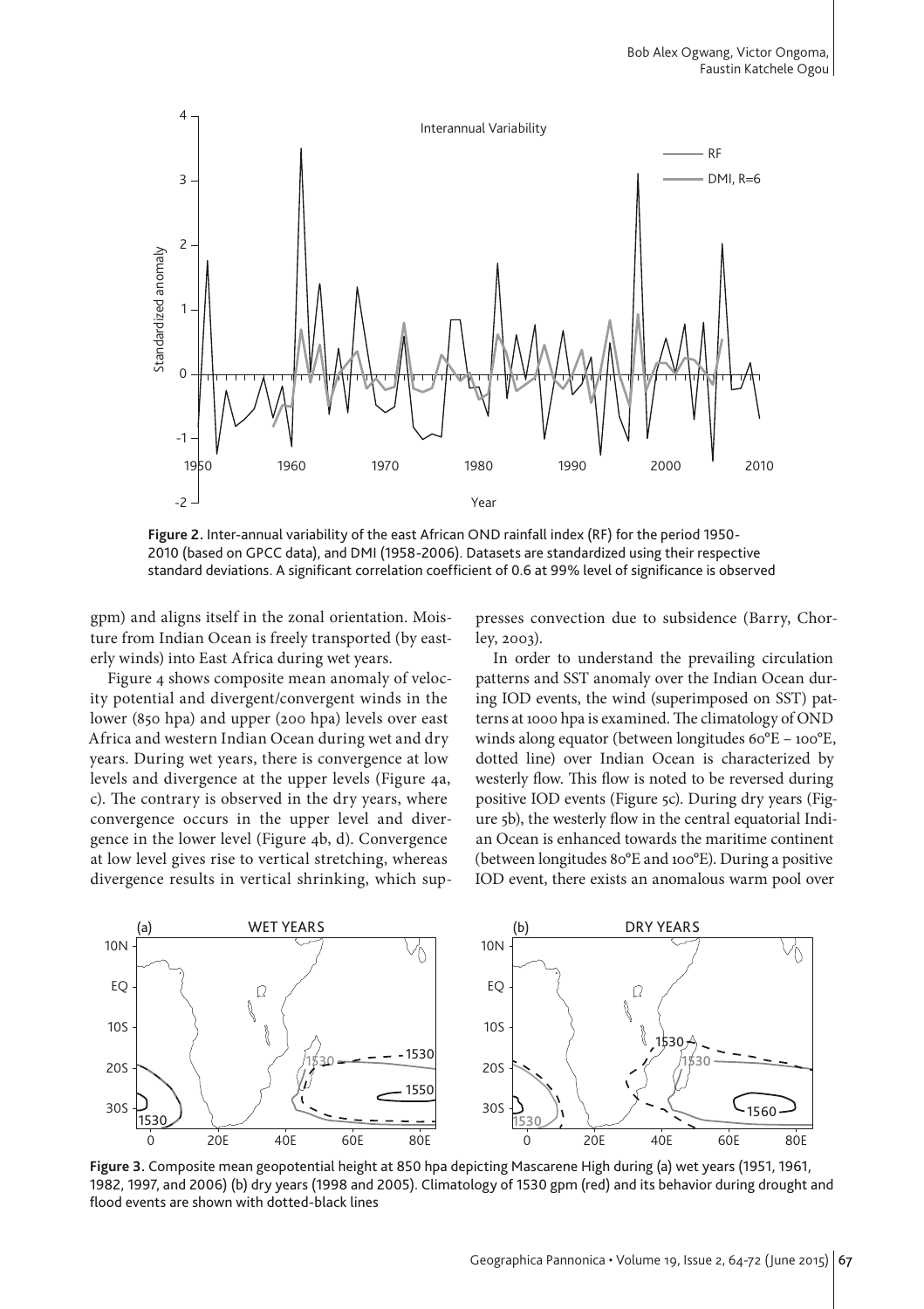Influence of Mascarene High and Indian Ocean Dipole on East African Extreme Weather Events



Figure 4. Composite mean anomaly of velocity potential (x10<sup>6</sup>m<sup>2</sup>s<sup>-1</sup>)/ divergent (convergent) winds at 850hpa (a) wet years (b) dry years, and at 200hpa (c) wet years (d) dry years. Contours represent velocity potential and are at 0.1x10<sup>6</sup> m<sup>2</sup>s<sup>-1</sup> intervals (for 850hpa) and 0.2x10<sup>6</sup> m<sup>2</sup>s<sup>-1</sup> (for 200hpa). Vectors show wind divergence/convergence

the western Indian Ocean and an anomalous cold pool over the south eastern zone. The warm and cold pools are reversed during the negative IOD events.

Further analysis of the annual cycle of rainfall under three cases (i.e. Positive IOD years (IOD\*), years immediately after positive IOD years (IOD+1) and the long term mean (LTM)), focusing on OND season reveals that higher rainfall amounts are recorded during positive IOD years than the climatology of OND rainfall over the region. Years after positive IOD events generally experience less OND rainfall compared to the LTM (Figure 6, Table 1). The annual rainfall variation with variation in IOD is highest in the OND season as compared to the MAM season. This is in consistency with earlier studies (e.g. Mutai, Ward, 2000; Nicholson, 2004).

**Table 1.** The mean OND rainfall (RF), averaged over east Africa [28°E-42°E, 12°S-5°N], showing three categories; the long term mean (LTM) based on 1971-2000, IOD\*, and IOD+1 (defined earlier). RID denotes rainfall increase or decrease

|            | $RF$ (mm) | $RID$ (mm) |
|------------|-----------|------------|
| <b>LTM</b> | 94.5      |            |
| $IOD*$     | 149.1     | 54.6       |
| $IOD+1$    | 75.3      | $-19.2$    |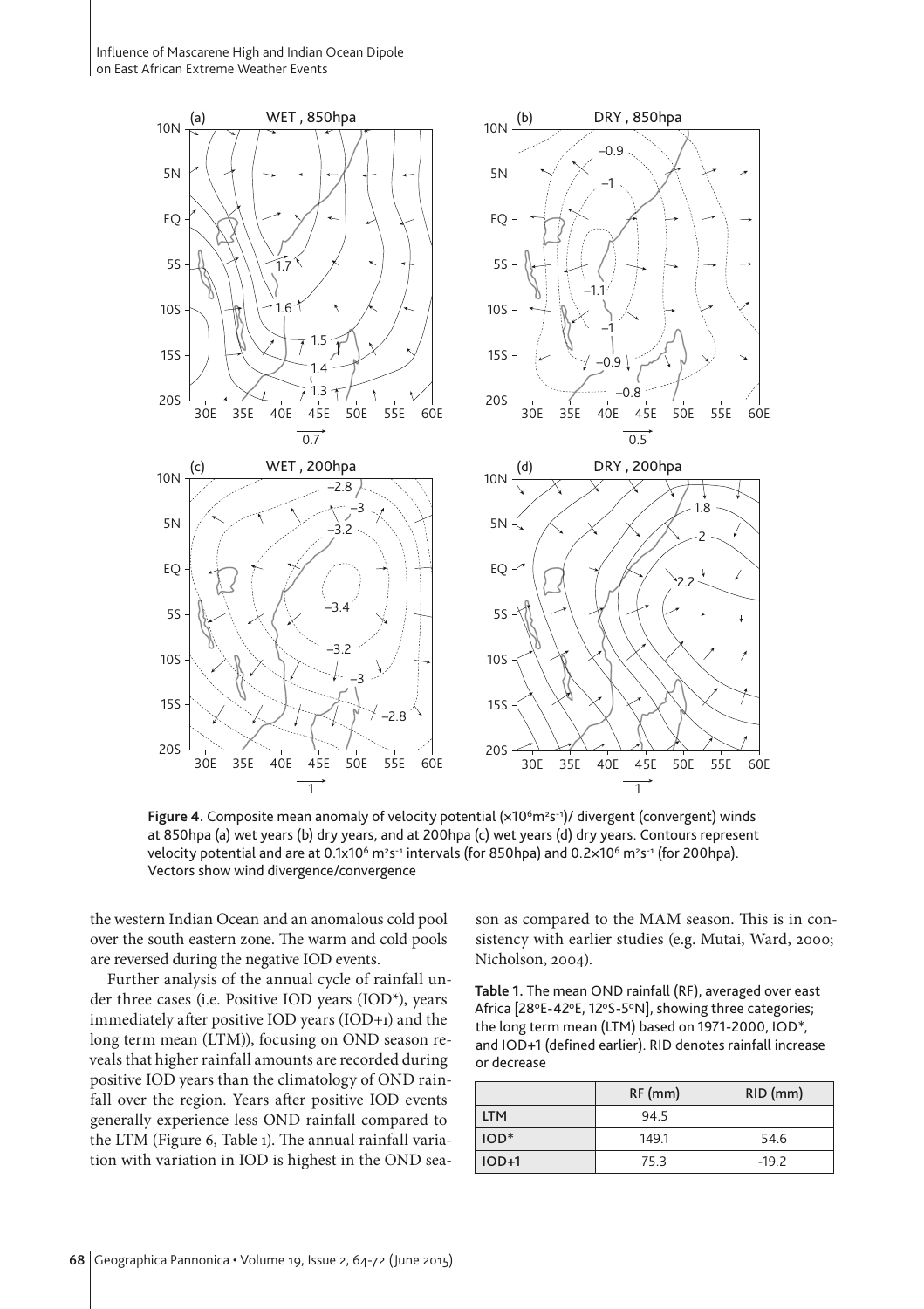

**Figure 5.** (a) OND climatology of surface wind (vector) and sea surface temperature (SST, shaded)over Indian Ocean (b) Composite mean anomaly of OND surface wind/SST during years of negative events of IOD (1958, 1974, 1975, 1992), and (c) same as (b) but for positive events of IOD ( 1961, 1972, 1994, 1997)



**Figure 6.** The annual cycle of rainfall used to examine the October to December (OND) rainfall over east Africa under three cases (Positive IOD years (1961, 1967, 1972, 1982, and 1997), denoted by IOD\*, years immediately after positive IOD events (1962, 1968, 1973, 1983, and 1998), denoted by IOD+1, and the long term mean (LTM))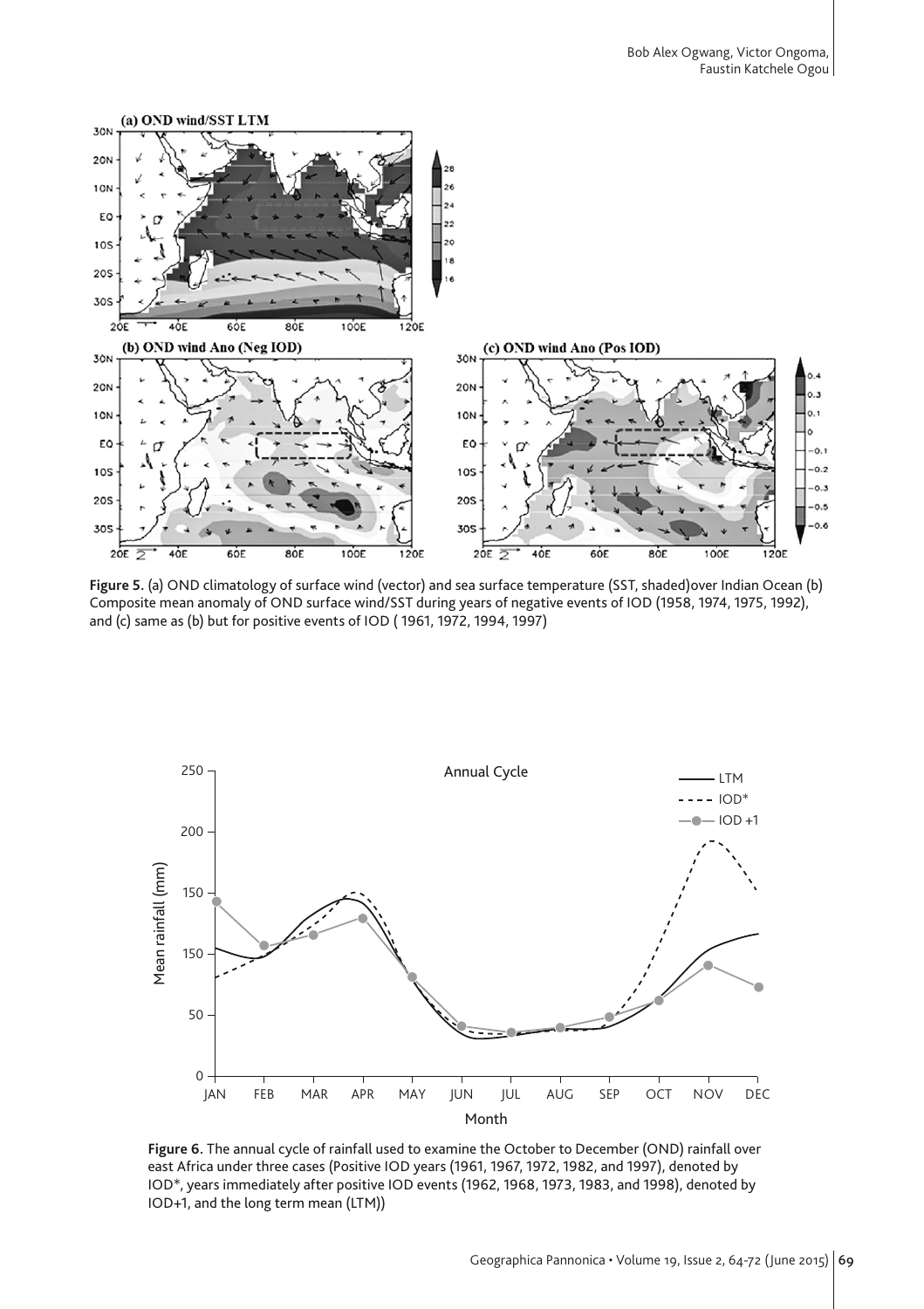

**Figure 7.** Spatial correlation map between DMI and east African OND rainfall. The shaded area is significant at 99% confidence level

## **Conclusion**

The east African region generally experiences a bimodal rainfall regime. The most common extreme weather events in the region are floods and drought. The amplitude variability of RFI is generally higher than DMI over the study period, with a significant correlation coefficient of 0.6 between the two.

MH and IOD greatly influence the east African extreme weather events.MH is observed to intensify and align itself in the southeast - northwest orientation, stretching up to the continent, which in turn inhibits the influx of moisture from Indian Ocean into east Africa. During wet years, MH weakens, its pressure centre shifts to the east and it aligns itself in the zonal orientation. Moisture from Indian Ocean is freely transported into east Africa during wet years. During dry years, MH is observed to intensify and align itself in the southeast - northwest orientation, stretching up to the continent, which in turn inhibits the influx of moisture from Indian Ocean into east Africa.

Analysis of the drought and flood years with respect to the different variables including wind, velocity potential and divergence/convergence vectors revealed that the drought (flood) years were characterized by divergence (convergence) in the lower troposphere and convergence (divergence) at the upper level, implying sinking (rising) motion, especially over the western Indian Ocean and the study area. Convergence at low level gives rise to vertical stretching, whereas divergence results in vertical shrinking, which suppresses convection due to subsidence (Barry, Chorley, 2003).

Positive IOD (Negative IOD) event results into flood (drought) in the region. The evolution of these phenomena can thus be keenly observed and applied in seasonal forecasting to avert the huge losses associated with extreme weather events.

During wet years, the wind circulation is observed to converge in the low levels over the western Indian Ocean and diverge in the upper levels, the opposite is observed in dry years. The IOD is observed to be positive during wet years and negative during dry years. The development and evolution of these phenomena can be therefore be closely monitored in the update of seasonal forecasts.

## **Acknowledgments**

*Authors express their gratitude to NOAA for provision of the datasets used in this study. Special appreciation goes to Chinese Scholarship Council (CSC) for the financial support, and Nanjing University of Information Science and Technology for providing the required facilities for data analysis and for all other forms of support.*

### **References**

Barry, R.G Chorley, R.J. 2003. Atmosphere, weather and climate. 8th edn. London, Routledge.

- Behera, S.K., Luo, J.J., Masson, S., Delecluse, P., Gualdi, S., Navarra, A., Yamagata, T. 2005. Paramount Impact of the Indian Ocean Dipole on the East African Short Rains: A CGCM Study. *Journal of Climate* 18, 4514-4530
- Black, E, Slingo, J.M., Sperber, K.R. 2003. An observational study of the relationship between excessively strong short rains in coastal East Africa and Indian Ocean SST. *Monthly Weather Review* 131, 74–94.
- Bowden, J.H., Semazzi, F.H.M. 2007. Empirical analysis of intraseasonal climate variability over the Greater Horn of Africa. *Journal of Climate* 20, 5715- 5731
- Camberlin, P., Okoola, R.E. 2003. The onset and cessation of the 'long rains' in eastern Africa and their interannual variability. *Theoretical Applied Climatology* 75, 43-54
- Camberlin, P., Philippon, N. 2002. The East African March-May rainy season: Associated atmospheric dynamics and predictability over the 1968-1997 period. *Journal of Climate* 15, 1002-1019
- Folland, C.K. 1983. Regional-Scale Interannual variability of climate. A north-west European perspective. *Meteorological Magazine* 12, 163-187
- Funk, C., Brown, M.E. 2009. Declining global per capita agricultural production and warming oceans threaten food security. *Food Security* 1, 271-289.
- Indeje, M., Semazzi, F.H.M., Ogallo, L.J. 2000. ENSO signals in East African rainfall seasons. *International Journal of Climatology*, 20, 19-46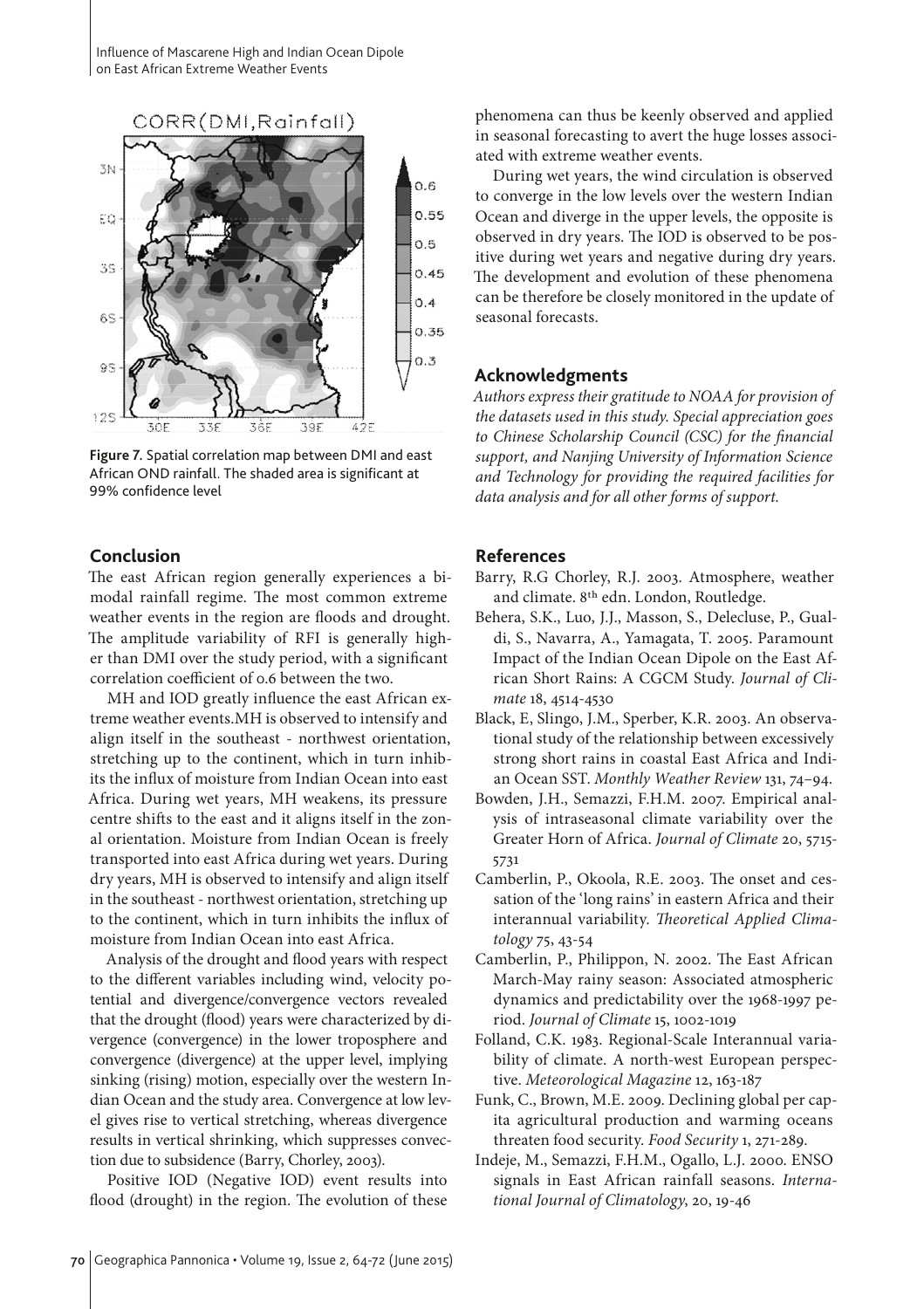- Indeje, M, Semazzi, F.H.M., Xie, L., Ogallo, L.J. 2001. Mechanistic model simulations of the East African Climate using NCAR Regional Climate Model: Influence of large scale orography on the Turkana Low-Level Jet. *Journal of Climate* 14, 2710 -2724.
- Ininda, J.M. 1995. Numerical simulation of the influence of sea surface temperature anomalies on the East African seasonal rainfall. PhD. Thesis, University of Nairobi, Kenya
- Kalnay, E., Kanamitsu, M., Kistler, R., Collins, W., Deaven, D., Gandin, L., Iredel, L., Saha, H., White, G., Woolle, J., Zhu, Y., Chelliah, M., Ebisuzaki, W., Higgins, W., Jonawiak, J., Mo, C.K., Ropelewski, C., Wang, J., Leetmaa, A., Reynolds, R., Jenne, R., Joseph, D. 1996. The NCEP/NCAR 40-Year Reanalysis Project. *Bulletin of American Meteorological Society* 77, 437-471
- Kaunda, C.S., Kimambo, C.Z., Nielsen, T.K. 2012. Potential of small-scale hydropower for electricity generation in sub-Saharan Africa. *Renewable Energy*. doi:10.5402/2012/132606.
- Lyon, B. 2014. Seasonal Drought in the Greater Horn of Africa and Its Recent Increase during the March - May Long Rains. *Journal of Climate* 27, 7953 – 7975
- Manatsa, D., Morioka, Y., Behera, S.K., Matarira, C.H., Yamagata, T. 2014. Impact of Mascarene High variability on the East African 'short rains'. *Climate Dynamics* 42, 1259 - 1274. DOI 10.1007/s00382-013- 1848-z
- Muhati, F.D., Ininda, J.M., Opijah, F.J. 2007. Relationship between ENSO parameters and the trends and periodic fluctuations in east African rainfall. *Journal of Kenya Meteorological Society* 1, 20 – 43.
- Mutai, C., Ward, M.N., Coleman, A.W. 1998. Towards the prediction of the East Africa short rains based on sea-surface temperature-atmosphere coupling. *International Journal of Climatology* 18, 975 -997
- Mutai, C.C., Ward, M.N. 2000. East African rainfall and the tropical circulation/convection on intraseasonal to interannual timescales. *Journal of Climate* 13, 3915-3939
- Mutemi, J.N. 2003. Climate anomalies over eastern Africa associated with various ENSO evolution phases: PhD. Thesis, University of Nairobi, Kenya
- Nicholson, S.E. 1996. A review of climate dynamics and climate variability in eastern Africa. In: Johnson, T.C., Odada, E. Eds., The Limnology, Climatology and Paleoclimatology of the East African Lakes, pp. 25-56. Gordon & Breach
- Nicholson, S.E. 2000. The nature of rainfall variability over Africa on timescales of decades to millennia. *Global Planetary Change* 26, 137-158
- Oettli, P., Camberlin, P. 2005. Influence of topography on monthly rainfall distribution over East Africa. *Climate Research* 28, 199 -212
- Ogallo, L.J. 1988. Relationships between seasonal rainfall in East Africa and southern oscillation. *Journal of Climatology* 8, 31-43
- Ogwang, B.A., Guirong, T., Haishan, C. 2012. Diagnosis of September - November Drought and the Associated Circulation Anomalies Over Uganda. *Pakistan Journal of Meteorology* 9,11-24
- Ogwang, B.A., Chen, H., Li, X., Gao, C. 2014. The influence of Topography on East African October to December climate: Sensitivity experiments with RegCM4. *Advances in Meteorology*. Doi:10.1155/2014/143917.
- Okoola, R.E. 1996. Space-Time Characteristics of ITCZ over Equatorial East Africa during anomalous rainfall years. PhD. Thesis, University of Nairobi, Kenya
- Okoola, R.E. 1998. Spatial evolutions of the active convective patterns across the Equatorial East Africa region during northern hemisphere spring season using outgoing longwave radiation records. *Meteorology and Atmospheric Physics* 66, 51-63
- Okoola, R.E. 1999. A diagnostic study of the East African monsoon circulation during the northern hemisphere spring season. *International Journal of Climatology* 19, 143-169
- Owiti, Z., Zhu, W. 2012. Spatial distribution of rainfall seasonality over East Africa. *Journal of Geography and Regional Planning* 5-15, 409-421
- Ongoma, V. 2013. A review on the Effects of Climate Change on occurrence of Aflatoxin and its impacts on Food Security in Semi-Arid Areas of Kenya. *International Journal of Agricultural Science Research* 2, 307-311
- Ropelewski, C.F., Halpert, M.S. 1987. Global and regional scale precipitation patterns associated with the El Nino/ Southern Oscillation. *Monthly Weather Review* 115, 1606-1626
- Saji, N.H., Goswani, B.N., Vinayachandran, P.N., Yamagata, T. 1999. A dipole mode in the tropical Indian Ocean. *Nature* 401, 360-363
- Schneider, U., Becker, A., Finger, P., Meyer-Christoffer, A., Ziese, M., Rudolf, B. 2013. GPCC's new land surface precipitation climatology based on qualitycontrolled in situ data and its role in quantifying the global water cycle. *Theoretical and Applied Climatology* 115, 15-40
- Schreck, C.J., Semazzi, F.H.M. 2004. Variability of the recent climate of eastern Africa. *International Journal of Climatology* 24, 681-701
- Shisanya, C.A., Recha, C., Anyamba, A. 2011. Rainfall Variability and Its Impact on Normalized Difference Vegetation Index in Arid and Semi-Arid Lands of Kenya. *International Journal of Geosciences*, 2, 36-47.